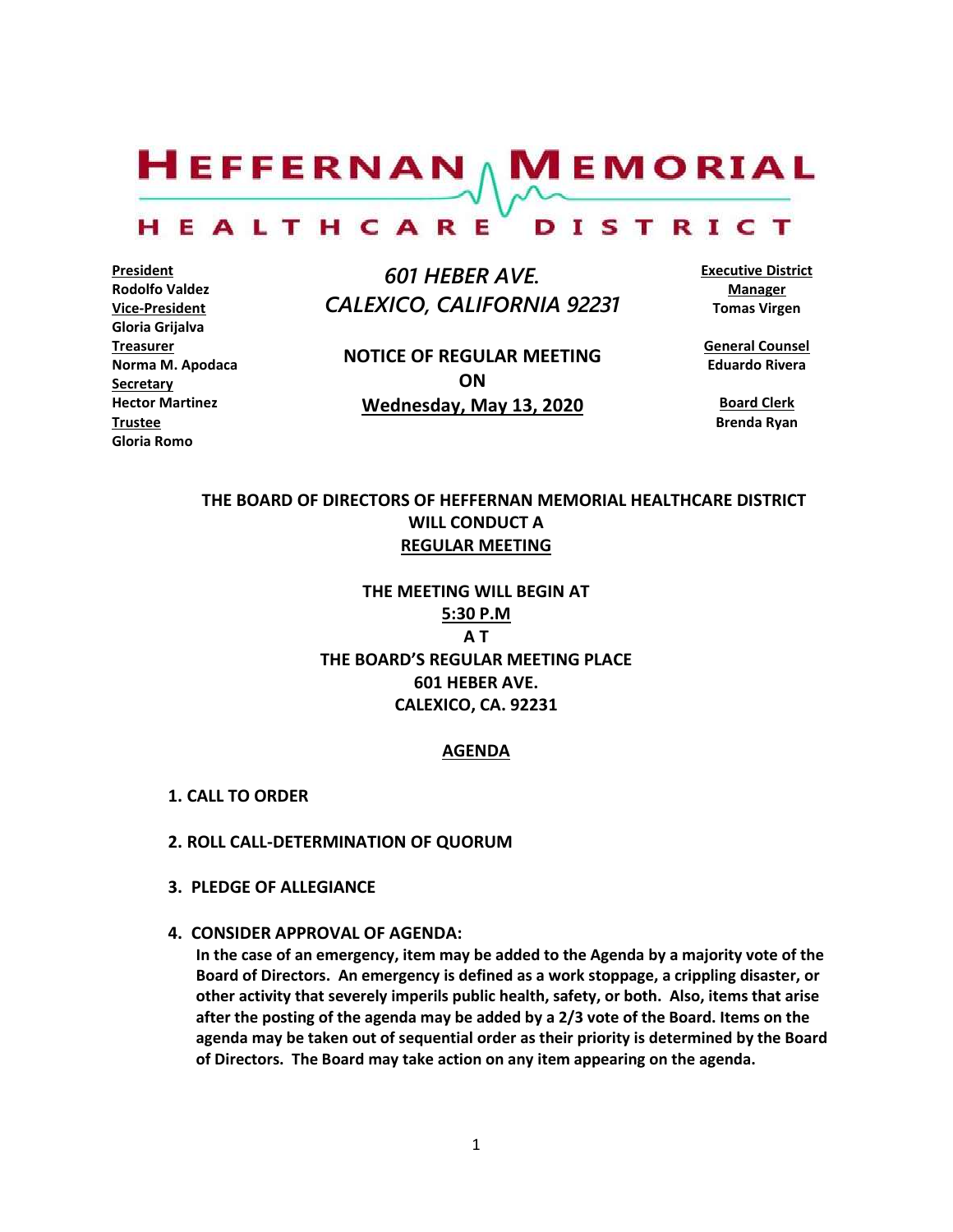### **5. PUBLIC COMMENT TIME:**

**Public comment time on items not appearing on the agenda will be limited to 5 minutes per person and 15 minutes per subject. The Board may find it necessary to limit total time allowable for all public comment on items not appearing on the agenda at anyone meeting to one hour. Persons desiring longer public comment time and/or action on specific items shall contact the Secretary and request that the item be placed on the agenda for the next regular meeting.**

# **6. REPORTS ON MEETING AND EVENTS ATTENDED BY DIRECTORS, AND AUTHORIZATION FOR DIRECTOR ATTENDANCE AT UPCOMING MEETINGS AND EVENTS/DIRECTORS COMMENTS:**

- **a. Brief reports by Directors on meetings and event attended. Schedule of upcoming Board meetings and events.**
- **7. REPORTS BY ALL HMHD COMMITTEES**
- **8. COMMENTS BY PROMOTION AND PUBLIC RELATIONS TONY PIMENTEL**
- **9. COMMENTS BY EXECUTIVE DISTRICT MANAGER TOMAS VIRGEN**
- **10. COMMENTS BY GENERAL COUNSEL EDUARDO RIVERA**

### **11. DISCUSSION AND/OR ACTION ITEMS:**

- **a. Discussion and/or action: Ratification of Heffernan Memorial Healthcare District and Pioneer Memorial Healthcare 2 year agreement to provide pediatric care at the Calexico Healthcare Clinic.**
- **b. Discussion and/or action: Amendment of Area Agency on Aging recurring contract in the amount of \$8720.00 for the Calexico Senior resident meals.**
- **c. Discussion and/or action: Letter to LAFCO from Maritza Hurtado and response by Heffernan Memorial Healthcare District.**
- **d. Discussion: Acknowledgement of receipt from Dr. Vo's proposal for medical equipment-supplies. No action to take.**

### **12. ITEMS FOR FUTURE AGENDAS:**

**This item is placed on the agenda to enable the Board to identify and schedule future items for discussion at upcoming Board meetings and/or identify press release opportunities.**

### **13. ADJOURNMENT:**

- **a. Regular Board meetings are held on the second and fourth Wednesday of each month.**
- **b. The next regular meeting of the Board will be held at 5:30 P.M., May 27, 2020.**
- **c. The agenda package and material related to an agenda item submitted after the packet's distribution to the Board are available for public review in the lobby of the District office during normal business hours**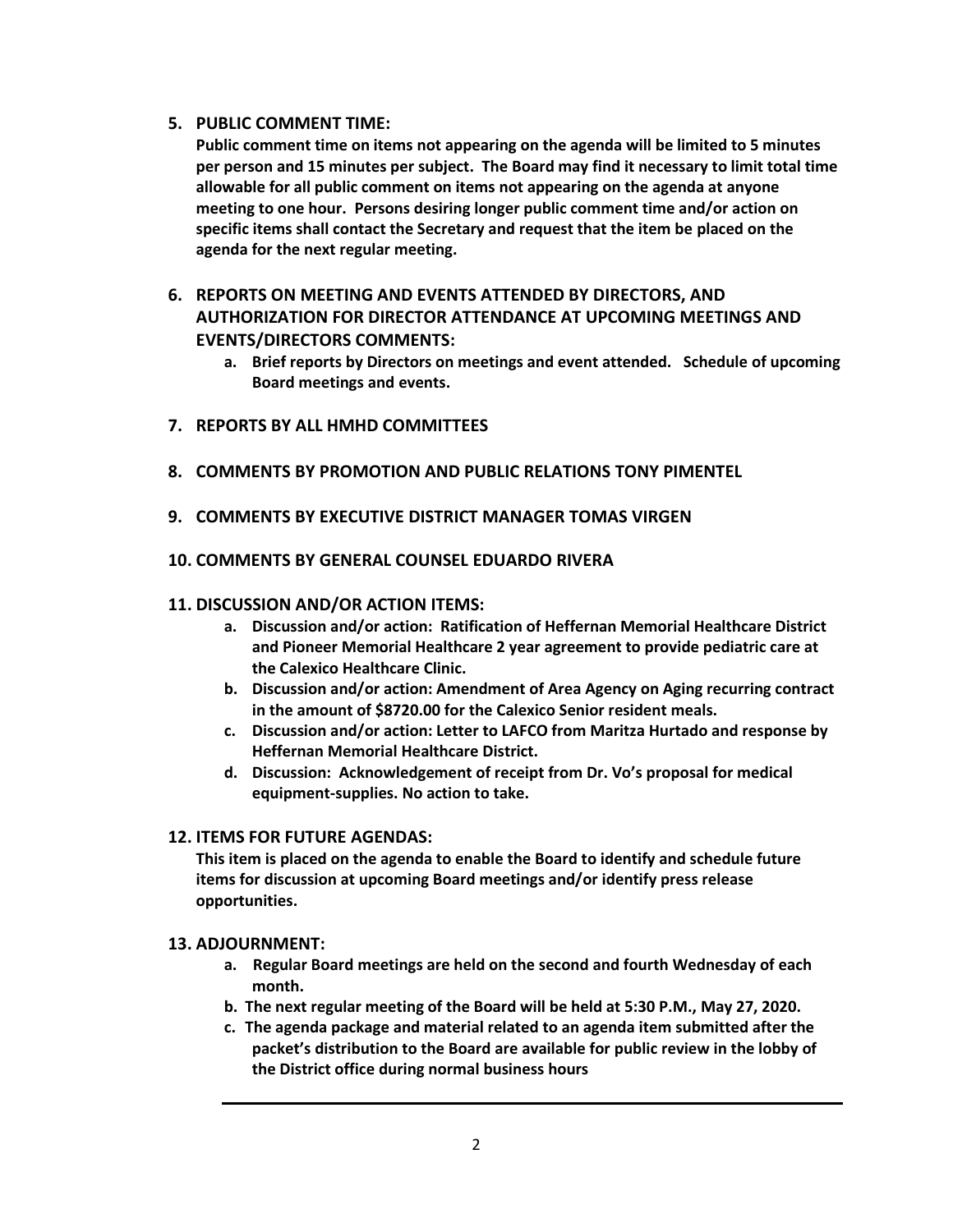### **POSTING STATEMENT**

**A copy of the agenda was posted May, 10 2020 at 601 Heber Avenue, Calexico, California 92231 at 5:25 p.m. Pursuant to CA Government code 54957.5, disclosable public records and writings related to an agenda item distributed to all or a majority of the Board, including such records and written distributed less than 72 hours prior to this meeting are available for public inspection at the District Administrative Office, 601 Heber Avenue, Calexico, CA.**

**NOTICE In compliance with the Americans with Disabilities Act, any individuals requesting special accommodations to attend and/or participate in District Board meetings may contact the District at (760)357-6522. Notifications 48 hours prior to the meeting will enable the District to make reasonable accommodations.**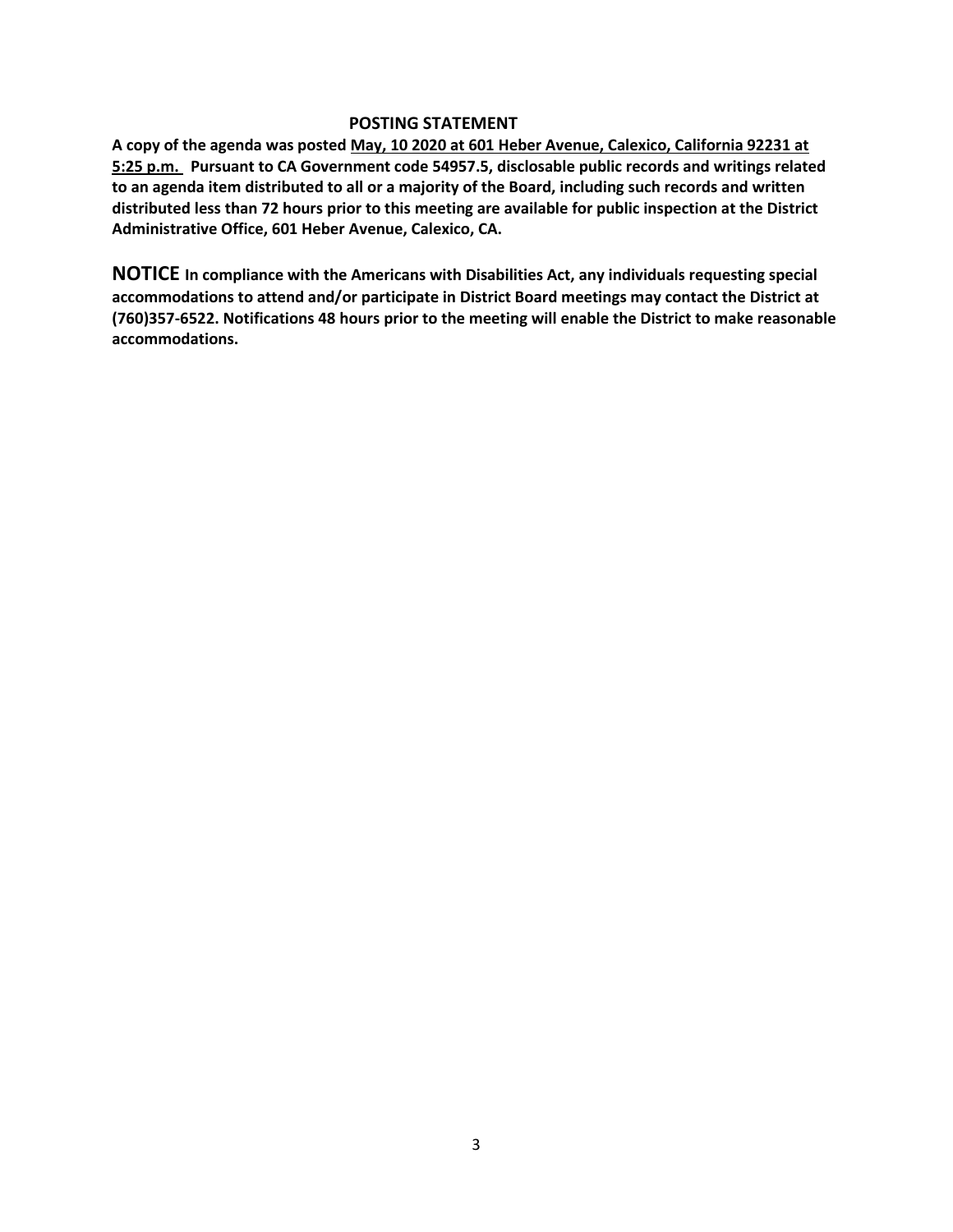| <b>T PEDIATRIC JOIN</b><br>j<br>ì<br>į<br>ğ<br>i<br>G<br>Ē<br>$\overline{\mathbf{S}}$<br><b>Mile air</b><br>トーロウ バーテート<br>i |
|-----------------------------------------------------------------------------------------------------------------------------|
|-----------------------------------------------------------------------------------------------------------------------------|

 $\epsilon$ 

|               |                           |              | number was estimated per Roger |                             |                 |                       |                  |               |                  |                       |       |                      |                                   |        |                |            |
|---------------|---------------------------|--------------|--------------------------------|-----------------------------|-----------------|-----------------------|------------------|---------------|------------------|-----------------------|-------|----------------------|-----------------------------------|--------|----------------|------------|
|               | Inflation                 |              |                                |                             |                 | 2.5%                  |                  | 2.5%          |                  | 2.5%                  |       |                      |                                   |        |                |            |
|               | Year <sub>2</sub><br>100% |              | 4,200                          | 760,200<br>v,               |                 | 87,049                | 24,600           | 28,887        | 17,598           | 23,860                | 4,536 | 19,740               | 83,390                            | 36,900 | 526,560        | 2353976    |
|               | Year-1<br>Total           |              | 1,132                          | 204,892<br>n                |                 |                       | 42,463<br>12,000 |               | 7,596<br>4,743   | 131,700               | 1,223 |                      | 5,320<br>39,382                   | 18,450 | 262.877        | (57, 985)  |
|               | April                     |              |                                | ∽                           |                 |                       |                  |               |                  |                       |       |                      |                                   |        |                |            |
|               | March                     |              | 142                            | 25,702<br>w                 |                 | 7,160                 | 2,023            | 953           | 595              | 18,200                | 153   | 567                  | 6,768                             | 3,075  | 39,595         | (13, 893)  |
|               | February                  |              | 218                            | 39,458<br>s                 |                 |                       | 7,578<br>2,142   | 1,463         | 913              | 18,200                | 235   | 1,025                | 6,768                             | 5,075  | 41399          | (1,941)    |
|               | yannary                   |              | 279                            | 50,499<br>U)                |                 | 6,308<br>1,783        |                  |               | 1,872<br>1,169   | 18,200                | ន្លុ  |                      | 1,311<br>6,768<br>3,075           |        | 40,787         | 9,712      |
|               | <u>iber</u><br>Decem      |              | $\overline{152}$               | 512<br>27.<br>s             |                 | 83<br>ဖ               | $\overline{53}$  | 020           | 637              | 200<br>$\frac{8}{18}$ | 164   |                      | 788<br>ن                          | ്ന്    | 342<br>39,     | 830)<br>ヨ  |
|               | November                  |              | <b>210</b>                     | 38,010<br>U)                |                 | 7,158<br>2,023        |                  | 1,409         | 880              | 18,200                | 227   | 58                   | 6,026                             | 3,075  | 39,985         | (1,975)    |
| <b>ACTUAL</b> | October                   |              | 131                            | 23,711<br>s,                |                 | 7,426<br>2,099        |                  | $\frac{9}{8}$ | 549              | 40.700                | 141   | 516                  | 6,284                             | 3,075  | 61.769         | (38,058)   |
|               |                           |              |                                |                             |                 |                       |                  |               |                  |                       |       |                      |                                   |        |                |            |
|               |                           |              |                                | 181.00<br>'n                |                 |                       | 28.3%            | 6.71<br>n     | 4.19             |                       | 1.08  | $\ddot{\phantom{0}}$ |                                   |        |                |            |
|               |                           | DIRECT COSTS | volume                         | Average Net Revenue / visit | <b>Salaries</b> | <b>Total Salaries</b> | <b>Benefits</b>  | Supplies      | Purchase Service | Pro Fees              | R & M | Other expenses       | Overhead Allocations (See Detail) | Lease  | TOTAL EXPENSES | NET INCOME |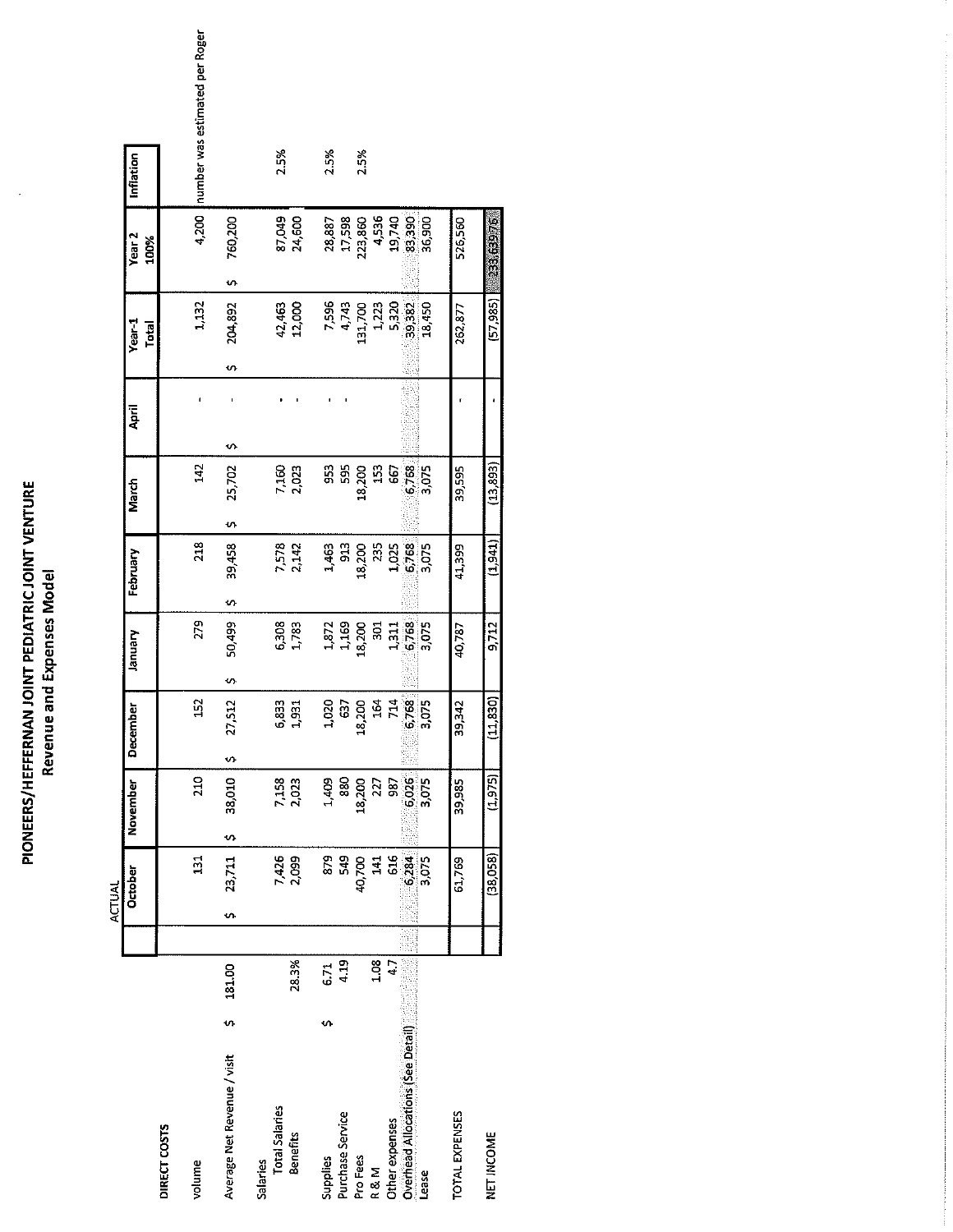*Rosalina Blankenship Public Guardian Public Conservator Area Agency on Aging Director*



 *778 W. State St. El Centro, CA 92243 Telephone: (442) 265-7000 Fax: (442) 265-7035*

May 5, 2020

Rodolfo Valdez, Chair Board of Directors 601 Heber Avenue Calexico, CA 92231

Dear Chair and Board of Directors:

We respectfully submit this Letter of Intent to feed 39 seniors on the weekends in Calexico during the COVID-19 Pandemic, from March 28, 2020 to June 28, 2020.

# 1. **Name of the applicant with contract person, phone, fax, address and email address**

Imperial County Public Administrator/Area Agency on Aging Rosalina Blankenship, Public Administrator/Area Agency on Aging Director (442) 265-7003 (442) 265-7035 Fax 778 W. State Street El Centro, CA 92243 Email: [Rosalinablankenship@co.imperial.ca.us](mailto:Rosalinablankenship@co.imperial.ca.us)

# 2. **Description of the healthcare need, problem, or opportunity to be addressed**

The Area Agency on Aging (AAA) is seeking to continue Home Delivered Meals (HDM) on the weekends starting March 28 to June 2020, for the 39 seniors that the AAA started feeding for the period of July 1, 2018 through June 20, 2019 via a grant provided by the Heffernan Memorial Healthcare District.

# 3. **Statement of specific program objectives and intended program outcomes**

This proposal seeks to increase the frequency that 39 Calexico seniors are receiving home delivered meals from five days a week to seven days a week. These 39 seniors are not able to leave their homes because of the Governor's stay at home order issued on March 19, 2020.

The purpose of the program is to improve the quality of life through the provision of basic nutritional meals while increasing the seniors basic standard of living and alleviating the need for the participant to make a choice between paying bills, purchasing medication and/or buying food.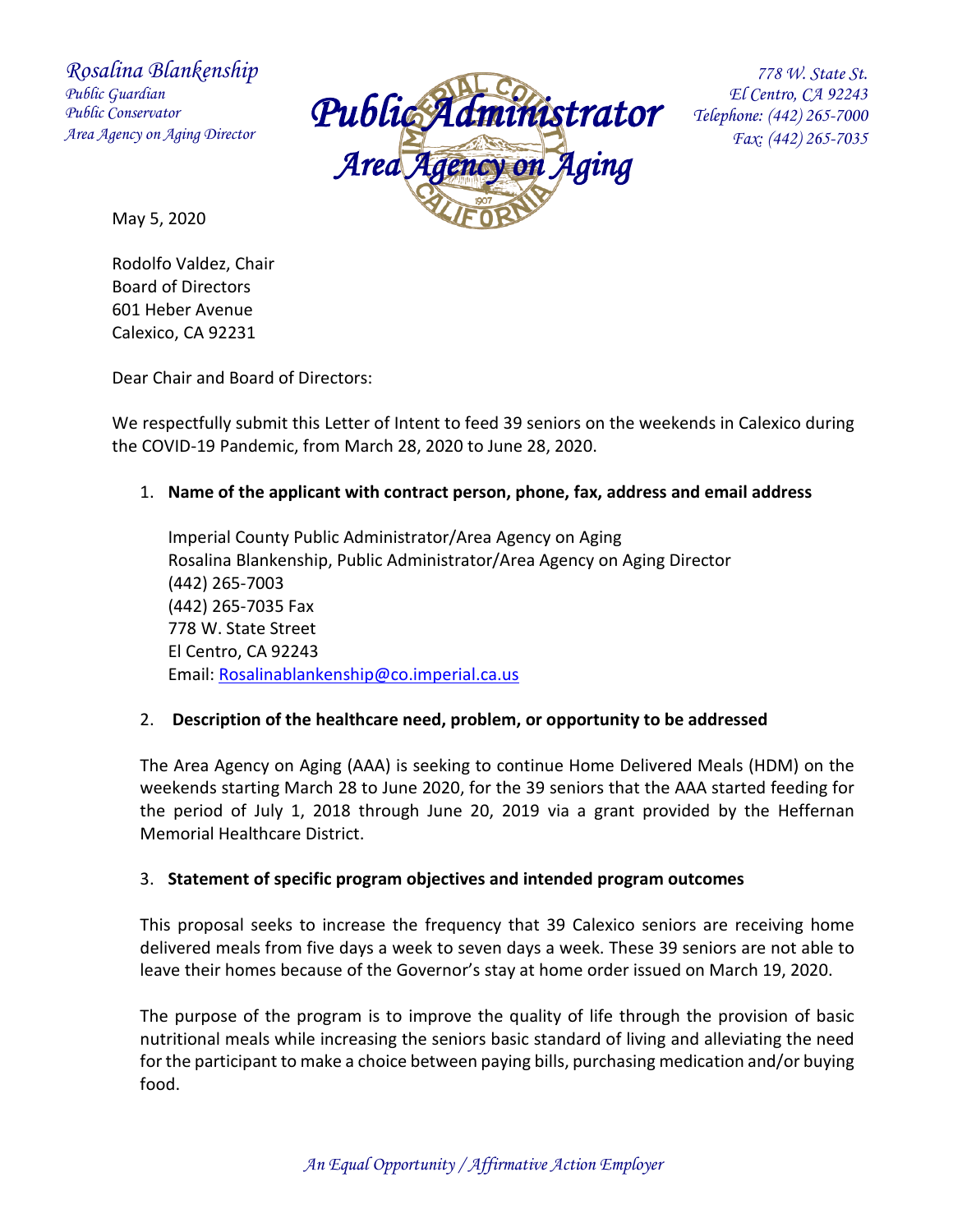# 4. **Overview of program approach including key assumptions underlying the program planning**

The Imperial County senior population is extraordinarily poor. At 23.8%, (this probably higher right now due to the pandemic) the Imperial County unemployment rate has been one of the highest in the state over the past years. The Senior Population in Imperial County is 34,029. Nearly a quarter of the City's population (17.94%) is 60 years of age or older, qualifying them for our services. Poverty, isolation, lack of transportation lack of understanding, cost, fear and cultural/language barriers are the primary barriers to service seniors in Imperial County.

# 5. **Explanation of the proposed program's consistency with the District's priorities, policies, goals and guidelines**

Projected goals are to satisfy basic nutritional needs and opportunities for social contact of homebound seniors that are unable to leave their homes due to the COVID-19 pandemic. The intent is to reduce the incidence of malnourishment and social isolation, which is consistent with the Districts program priorities of providing nutrition and health education programs and senior health care services. The AAA Director/Public Administrator, AAA Department Fiscal Manager, and the AAA Advisory Council along with the policy direction confirmed by the Imperial County Board of Supervisors, through contracted services provided by Catholic Charities, carry out these efforts for as long as the stay at home order remains in place.

# 6. **Description of the applicant's agency and explanation of the applicant's capacity to carry out the proposed program**

The mission of the Imperial County Area Agency on Aging (AAA) is to provide leadership at the local level in developing systems of home and community-based services that maintain the least restrictive home-like environments. The role of the organization through the years has been to meet the health needs of senior residents in Imperial County. The AAA is well positioned and experienced to provide linguistically and competent outreach services to the target population. The AAA's contracted service provider, Catholic Charities, has been successfully preparing meals, providing nutrition education, and social activities to seniors participating in the AAA's Senior Nutrition Program over 31 years.

# 7. **The funding amount requested from the District**

The amount requested to feed the 39 seniors on the weekends from March to June is \$8,720. The funds would provide 910 meals from March 2020 through June 2020.

### 8. **Summary of the proposed budget**

| Month               | March | April   | May     | June    | <b>Totals:</b> |
|---------------------|-------|---------|---------|---------|----------------|
| Weekend Days        |       |         | 10      | 8       | 28             |
| Delivered           |       |         |         |         |                |
| Meals/month         | 76    | 312     | 390     | 132     | 910            |
| <b>Total billed</b> | \$608 | \$2,496 | \$3,120 | \$2,496 | \$8,720        |

### **For 39 seniors**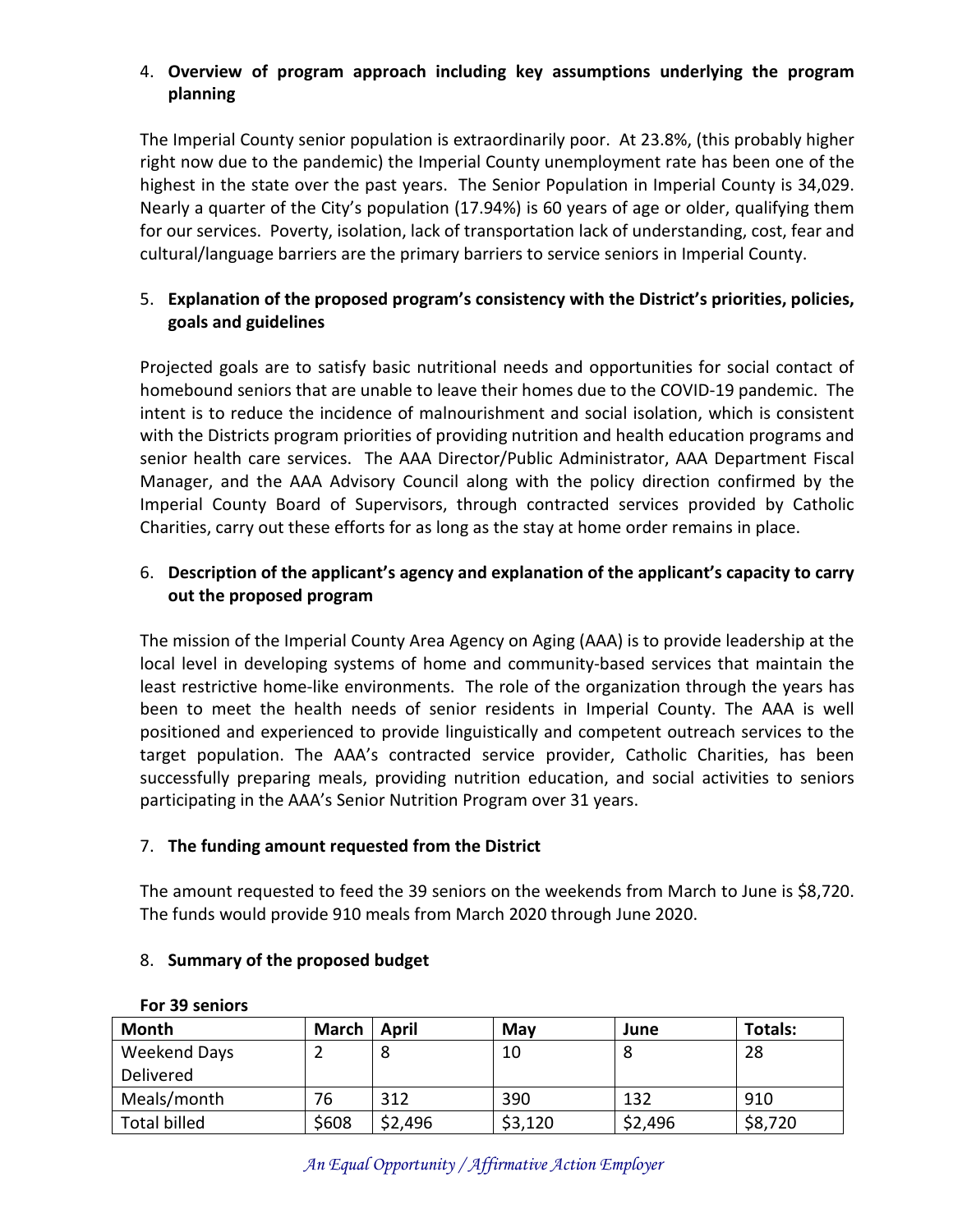We hope the foregoing has been of assistance to you to determine approval.

Respectfully,

# **IMPERIAL COUNTY PUBLIC ADMINISTRATOR/AREA AGENCY ON AGING**

 $\frac{1}{\sqrt{2}}$ 

Rosalina Blankenship Public Administrator/Guardian/Conservator Area Agency on Aging Director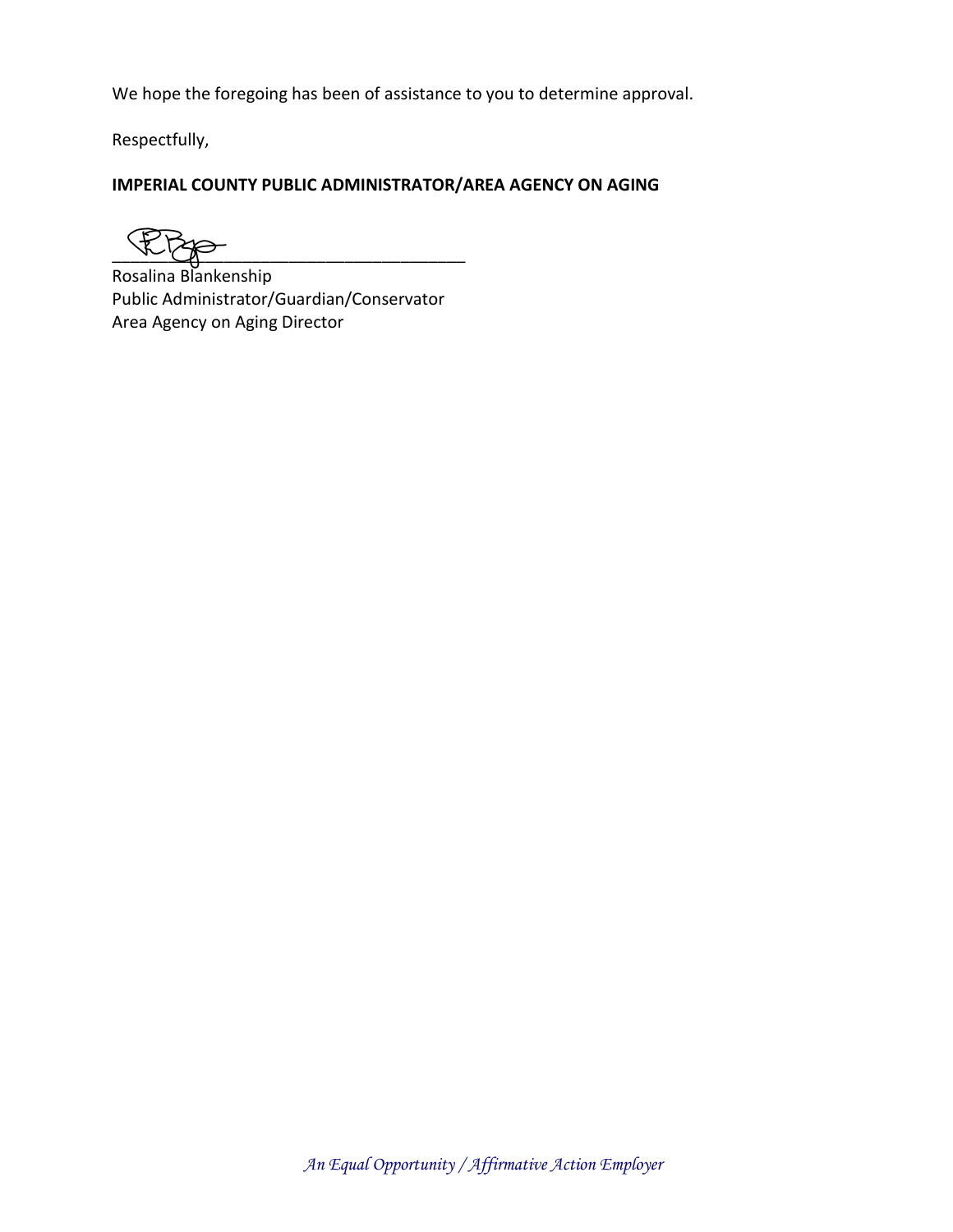Honorable Heffernan Memorial Healthcare District

# RE: Providing Widespread SARS-CoV-2 Test To All Residents of Calexico Across All Socioeconomic Status and Funding Personal Protective Equipment (PPE) for Healthcare Personnel

Dear Heffernan Memorial Healthcare District,

We hope this letter finds you well and we are hopeful the Heffernan Memorial Healthcare District will collaborate with Vo Neighborhood Medical Clinic, a 501-(c) (3) non-profit organization, to combat the COVID-19 pandemic, which has resulted in a severe health crisis to include death to the most vulnerable populations in Calexico and across the Imperial County line. As a non-profit organization dedicated to providing health and improving lives, we recognize that we have a special responsibility to help. Our organization remains focused on community outreach during this COVID-19 pandemic and are providing essential healthcare services as well as diagnostic SARS-CoV-2 RT-PCR molecular assay (with FDA-Emergency Use Authorization) and high-quality SARS-CoV-2 serology antibodies testing to residents of Calexico as well as residents across the Imperial County.

With the current challenges of containment and the limitation of testing in Imperial County, we see COVID-19 pandemic silently persisting, infecting, killing, and draining resources. Vo Neighborhood Medical Clinic, in collaboration with Vo Medical Center and Imperial County Public Health officials, share common core values; that is to keep the death rates in the Imperial County low and to get COVID-19 testing on a larger scale so people can go back to work safely. This in turn will help our local economy get back on its feet.

Testing, clinical laboratory, and early intervention play an essential role in combating COVID-19. Vo Neighborhood Medical Clinic working in conjunction with Vo Medical Center, are at the front line of combating this corona virus. We are the first organization besides the two-local city-owned hospitals in the county to offer COVID-19 test to the residents of Calexico and the Imperial County. Since Monday, March 23<sup>rd</sup> to date, our center is accounted for more than half of the diagnostic RT-PCR tests performed in the Imperial County. We have a proven track record of testing more residents than any other entities combined. We see a demand for more testing and a rise in the number of cases in Calexico and across the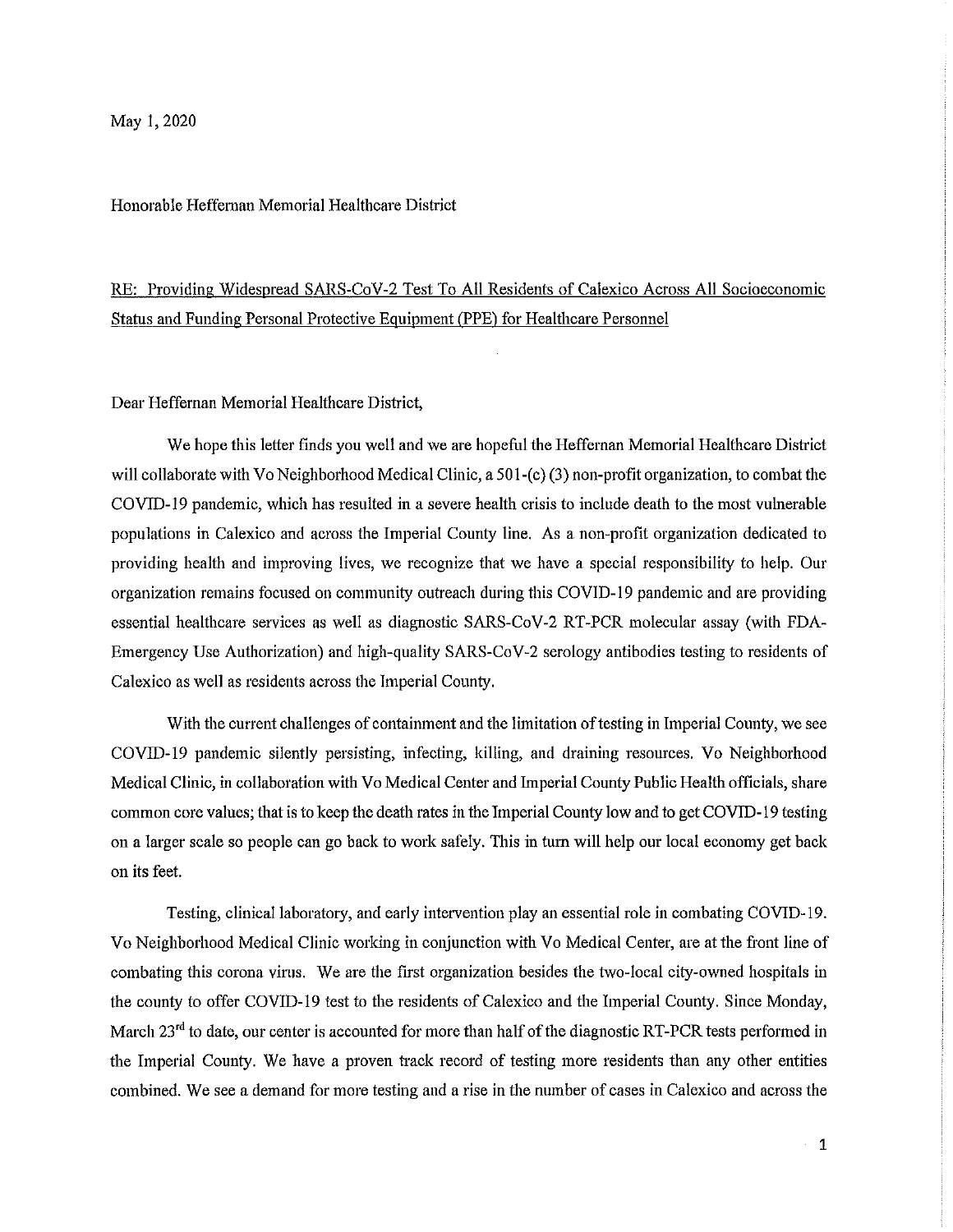county in the recent weeks. The growing number of cases in part reflects the rapid infection rate and spread of COVID-19.

The push for MORE testing would assist local health officials to better understand and track the size and scope of the outbreak and strengthen prevention and response efforts. Moreover, higher volumes of diagnostic RT-PCR and high-quality serology antibodies testing are critical as Calexico and other cities are working to re-open businesses big and more, and students will soon return to school.

With the latest installment of two Beckman Coulter and two Cepheid machines at our facility in Calexico, we are be able to run COVID19 testing in-house on a larger scale with 1 to 2 hours turn-around results. These new lab equipment allow us to scale up not only diagnostic SARS-CoV-2 RT-PCR molecular assay test but also High-Quality SARS-CoV-2 Antibody Test. This scale up in testing and quick turn-around result will play a key role in helping residents of Imperial County return to work and school safely.

The benefits of high-quality serology testing for SARS-CoV-2:

1. Help reduce pressure on healthcare resources by identifying individuals who have potentially developed an immune response to SARS-CoV-2, so critical patients and patients at risk can get the care they need

2. Mitigate shortage in the workforce by allowing those who have developed an immune response to safely return to work

help free healthcare system capacity for those who need most assistance by identifying patients who have developed an immune response.

3. Determine how much of the population has been exposed to help navigate the possibility of rolling reopening, need for vaccination and future disease management

The caveat is that the serology test used must be a high-quality test with the highest sensitivity and specificity, tested in a broad-based population. With that said, we are asking for assistant in FUNDING for chemical reagents and cartridges to run COVID-19 samples in our laboratory. This will allow faster turnaround time in the matter of 1-2 hours instead of 2-3 days. It will also allow us to provide free COVID19 testing to residents of Calexico who are do not have insurance and do not have the mean to pay for the test.

As COVID-19 pandemic continues to ripple across our country, it has also decimated our healthcare workers. More and more healthcare workers are getting sick by the day due to the lack of Personal Protective Equipment (PPE). Our organization is in dire need of funding to purchase PPE to protect our healthcare personnel who bravely work on the front lines. Funding for PPE such as gloves, medical masks, respirators, goggles, face shields, gowns, and aprons remain high. Given the infectiousness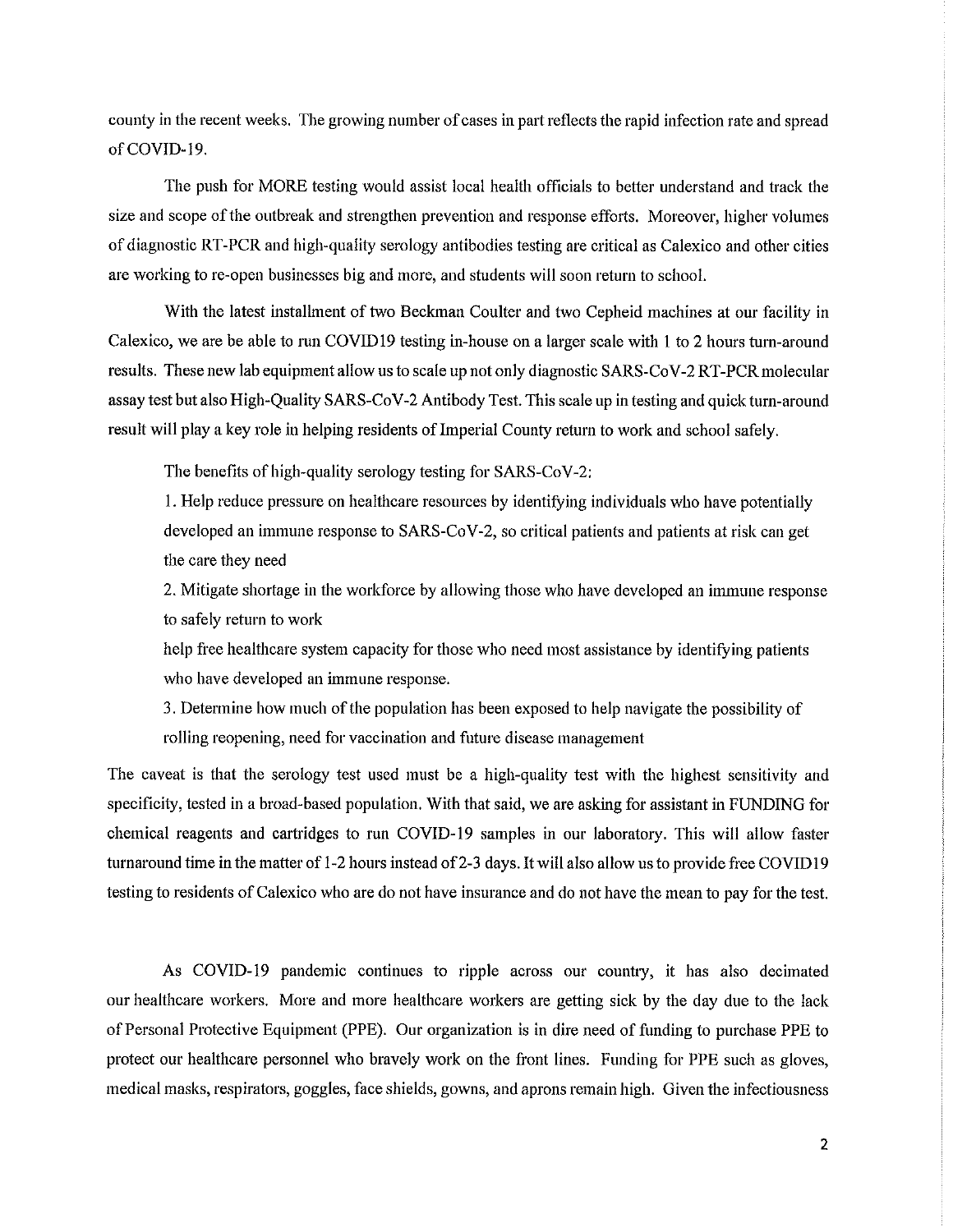and mode transmission of this virus, our organization's PPE reserve is depleting quickly. Inadequate supplies of PPE would leave our doctors, nurses and frontline workers dangerously ill-equipped to care for COVID-19 patients and residents of the Imperial County.

With the support of Heffernan Memorial Healthcare District, this will allow our organizations to carry on our mission to test, identify, contain and slow the spread of COVID-19. Looking into the near future, it is crucial, with the help of Heffernan Memorial Healthcare District, to safely bring the local workforce back to work all while keeping the rate of transmission low.

### **Organizational History**

Vo Neighborhood Medical Clinic, established in November of 2017, is a tax exempt per IRS 501-(c) (3), is serving the wellness and healthcare needs of the people in the city of Calexico as well as residents of Imperial County. Our physical medical clinic and urgent care is located in Calexico at 222 E. Cole Rd. Calexico, CA 92231 and is serving the population of over 40,000 residents there.

As a non-profit organization dedicated to providing health and improving lives, we recognize that we have a special responsibility to help. Vo Neighborhood Medical Clinic, along with our strategic alliance with Vo Medical Center, our goals are to keep our communities healthy and safe in response to the COVID-19 pandemic. We are strongly committed to the health and well-being of our residents in Imperial Valley.

Our team of clinicians and healthcare workforce have been and are currently testing and treating COVID-19 patients. Testing started in the city of Calexico, and is now happening in the following cities El Centro. and Brawley. Our commitment to our community during the COVID-19 crisis focused on responding to the pandemic all while supporting our health care providers and the communities in which we serve.

Here are some examples of how we are helping our communities over the years:

- Doing community outreach on topics such as Diabetes, Obesity, Heart Disease related to Obesity,  $\bullet$ Asthma prevention program, and recently COVID-19 related health issues
- Providing free health screening to low-income families and the under-insured and uninsured  $\bullet$
- Providing free health and sport physicals to children across many schools in the county
- Supporting local relief efforts
- Feeding the homeless of Imperial County  $\bullet$
- Team up city mayors to bring COVID-19 testing to more cities in the Imperial County  $\bullet$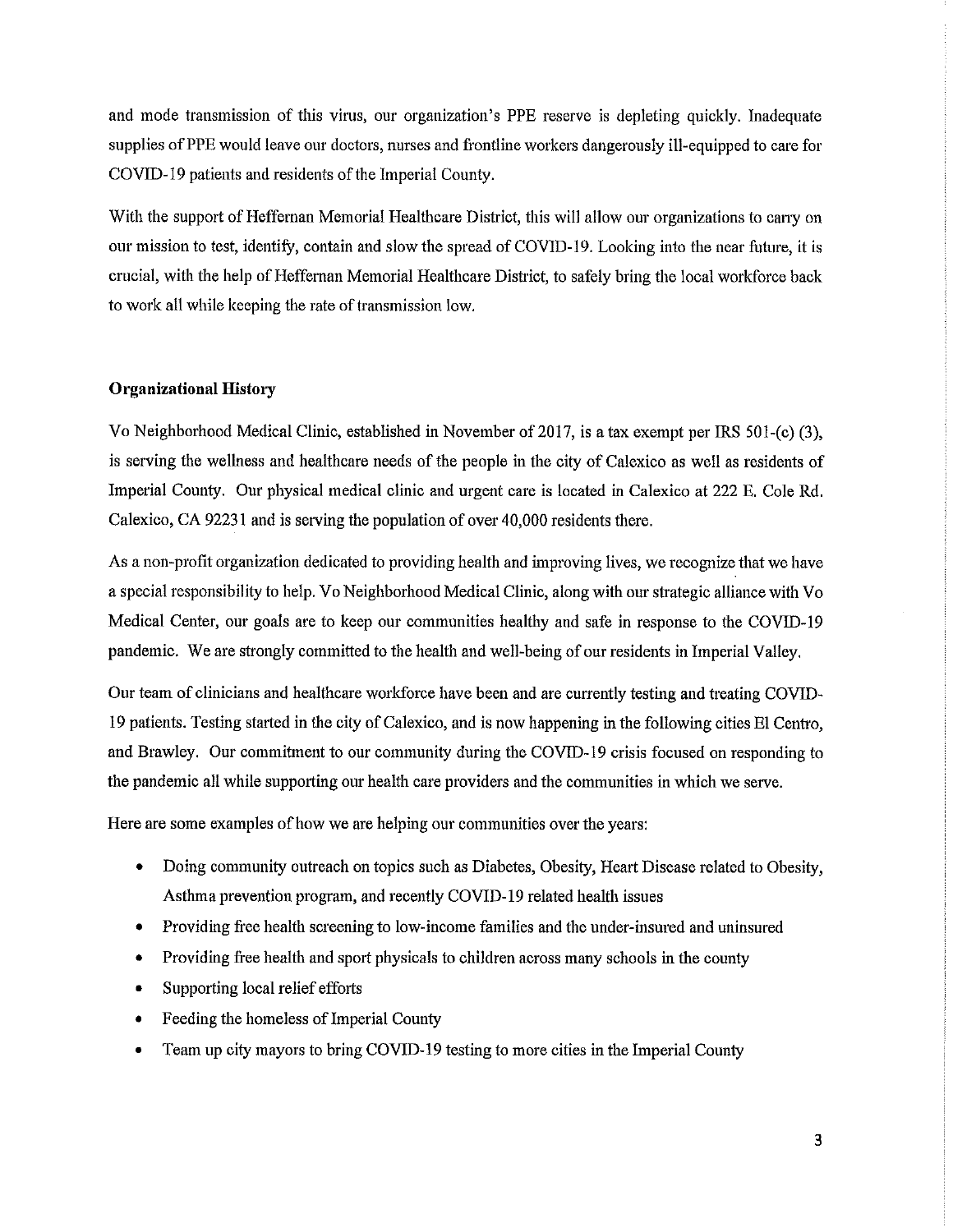Providing fabric masks to more than 2,000 essential workers and senoirs during the COVID-19 pandemic

#### **Scope of Work**

Since the outbreak of COVID-19, our regions have seen the demand for COVID-19 testing. Vo Neighborhood Medical Clinic, in collaboration with VO MEDICAL CENTER, have been providing Real-Time Reverse Transcriptase (RT)-PCR Diagnostic Test, use in testing patient specimens for severe acute respiratory syndrome coronavirus 2 (SARS-CoV-2), the virus that causes COVID-19.

Why testing is so critical to controlling the Covid-19 pandemic:

SARS-CoV-2, the virus that causes Covid-19. It can spread directly and easily between people in close contact. Yet the symptoms of Covid-19 can be confusing, varying person to person, making it tricky to identify suspected cases. Meanwhile, asymptomatic carriers up to half of the total number infected can spread the virus unwittingly for weeks, triggering outbreaks in their wake. The virus can also turn dangerous and deadly in some people, particularly high-risk populations. But it can also be dangerous in a small percentage of otherwise healthy people.

While most can fight off the infection on their own, an epidemic like the one the US is facing with hundreds of thousands of infected people means tens of thousands will need to be hospitalized. Those patients in urgent or critical care can then spread the virus to health workers a particular problem because of the shortage of personal protective gear who end up sidelined and further strain the capacity of the health system to care for the sick. And since it's a new virus, there is no cure, vaccine, or widespread immunity to SARS-CoV-2.

We are fortunate that our existing laboratory has 2 FDA approved CEPHEID machines and collection test kits for diagnostic COVID-19 very early on. These machines were purchased in August of 2019 to run RT-PCR streptococcus and influenza samples. On Sunday March  $22<sup>nd</sup>$ , the Food and Drug Administration (FDA) issued an Emergency Use Approval for these machines to run COVID-19 testing. We collaborated with the local county officials and the Imperial County Public Health Department, and have started testing on Monday, March 23rd.

Vo Neighborhood Medical Clinic along with Vo Medical Center Group, is currently the only entity in Imperial County, beside the two local hospitals, to provide Diagnostic tests. We have a proven track record of testing more residents than any other entities combined.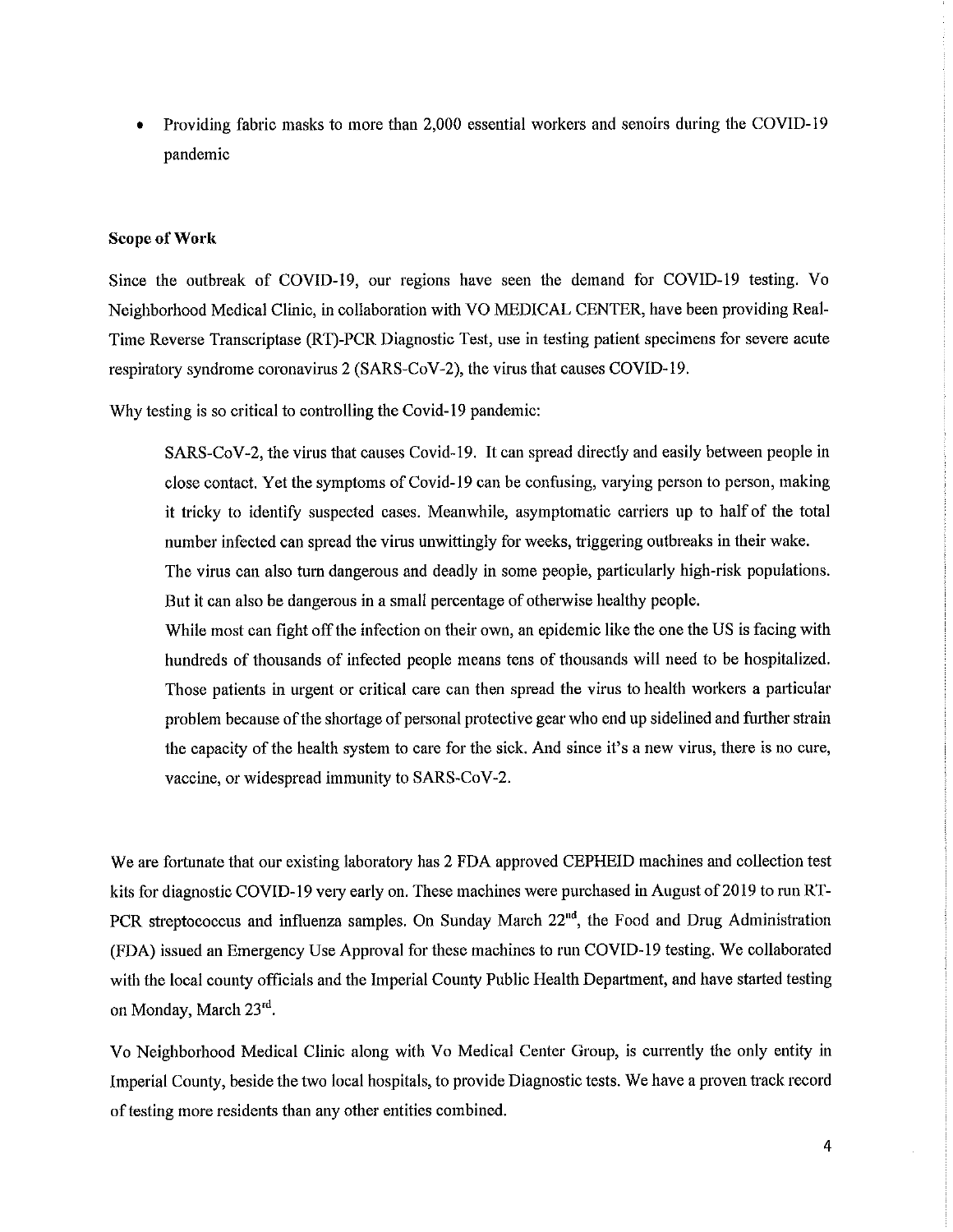VO Neighborhood Medical Clinic along with VO Medical Center Group is pleased to report since we started testing on Monday March 23, 2020 till today as of writing this proposal, we have successfully tested over 1,000 patients in Imperial County and are currently treating over 100 patients who are currently infected with the disease.

We are also excited to announce the latest installment of two new Beckman Coulter laboratory equipment at our facility in Calexico. With this new equipment, we are able to run COVID19 testing in-house on a larger scale with 1 to 2 hours turn-around results. Moreover, we are able to scale up not only diagnostic SARS-CoV-2 RT-PCR molecular assay test but also High-Quality SARS-CoV-2 Antibody Test. This scale up in testing and quick turn-around result will play a key role in helping residents of Imperial County return to work and school safely.

The benefits of high-quality serology testing for SARS-CoV-2:

1. Help reduce pressure on healthcare resources by identifying individuals who have potentially developed an immune response to SARS-CoV-2, so critical patients and patients at risk can get the care they need

2. Mitigate shortage in the workforce by allowing those who have developed an immune response to safely return to work

help free healthcare system capacity for those who need most assistance by identifying patients who have developed an immune response.

3. Determine how much of the population has been exposed to help navigate the possibility of rolling reopening, need for vaccination and future disease management

### **Impact and Target Population**

Testing would allow the county health officials to better respond to the pandemic. Low cost and wide spread testing will also allow easy access to testing for the uninsured and the underinsured, particularly the agriculture populations, farm workers, beef plant workers as most either do not have insurance or have insurances that only works in Mexico like SIMSA.

All residents of Imperial County would benefit from wide testing. Moreover, low cost allows many of the minimum workers, agriculture population, were already at an economic disadvantage—generally earning lower wages and carrying less health-related insurance, to have access to testing

We, at VO MEDICAL CENTER, have been sharing and updating the general public on the number of testing and confirmed Diagnostic PR-PCR COVID-19 cases at VO MEDICAL CENTER. Diagnostic RT-PCR COVID-19 test (with FDA-Emergency Use Authorization) results are being reported to the Public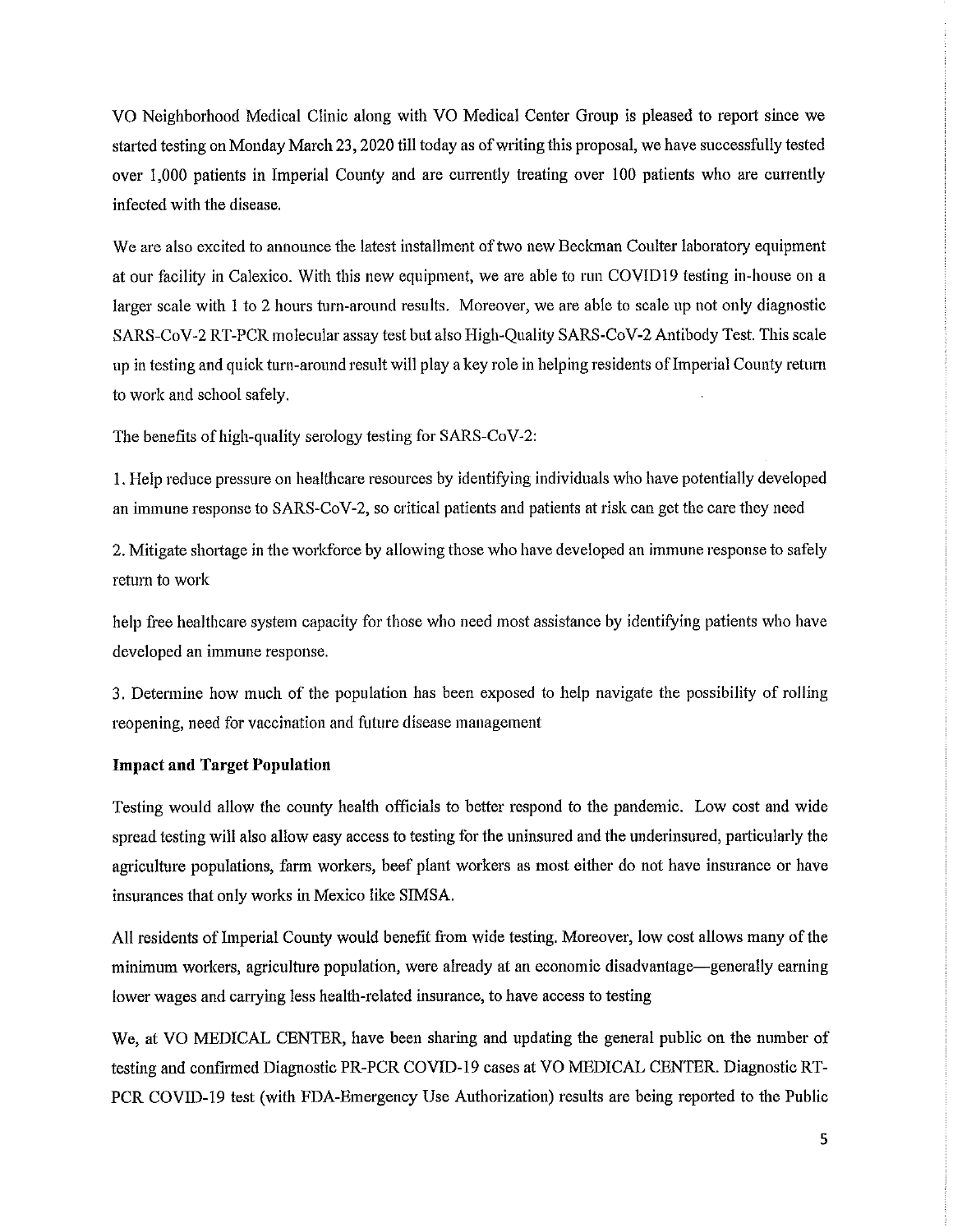Health Department's Epidemiology for all COVID-19 RT-PCR diagnostic test results. Once the RT-PCR test result and report is submitted to the department, an Epidemiologists at the County Public Health Department will follow their investigation protocol and issue an isolation order and direction to the patient.

#### **Organization Need**

Despite major advances in the prevention and treatment of infectious diseases in general, there are currently no licensed vaccines, proven effective antiviral therapies, or proven post exposure prophylaxis strategies for COVID-19. In order to do this, we need:

 $\triangleright$  We are asking for assistant with funding for chemical reagents and cartridges used with our FDA approved machines to run COVID-19 test

We hope to aggressively mitigate the spread and do more diagnostic RT-PCR and high-quality serology antibody testing with quick turnaround time. Currently, all samples collected are being sent out to commercial labs, QUEST and LABCORP for analysis. Turnaround time takes 2-4 days.

With the latest installment of 2 Beckman Coulter and 2 Cepheid machines at our facility in Calexico, we are excited to be able to run COVID19 testing in-house on a larger scale with 1 to 2 hours turn-around results. In the week to come, we would be able to scale up not only diagnostic SARS-CoV-2 RT-PCR molecular assay test but also High-Quality SARS-CoV-2 Antibody Test. This scale up in testing and quick turn-around result will play a key role in helping residents of Imperial County return to work and school quickly and safely.

The benefits of high-quality serology testing for SARS-CoV-2:

1. Help reduce pressure on healthcare resources by identifying individuals who have potentially developed an immune response to SARS-CoV-2, so critical patients and patients at risk can get the care they need

2. Mitigate shortage in the workforce by allowing those who have developed an immune response to safely return to work

help free healthcare system capacity for those who need most assistance by identifying patients who have developed an immune response.

3. Determine how much of the population has been exposed to help navigate the possibility of rolling reopening, need for vaccination and future disease management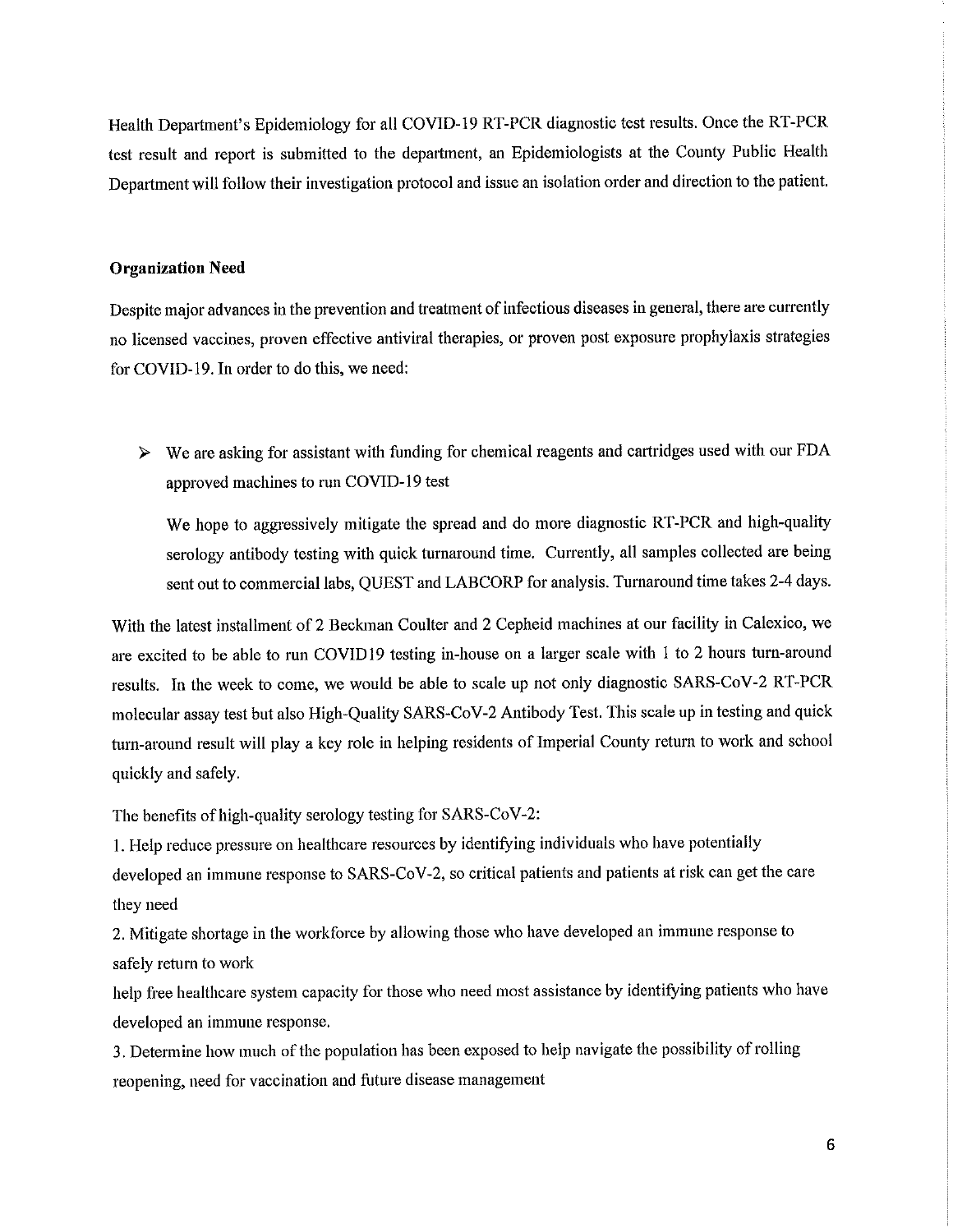The caveat is that the serology test used must be a high-quality test with the highest sensitivity and specificity, tested in a broad-based population.

The U.S. Food and Drug Administration has also states there are multiple use cases for serological tests:

1. They could help decide whether people who are found to be immune can return to work 2. They could determine the people who may qualify for a vaccination once it is available 3. They could identify people who have recovered to see if they can donate plasma that may be used as a treatment for people with severe forms of the disease caused by the novel coronavirus

Therefore, we are seeking funding to purchase chemical reagent and cartridges to run COVID-19 testing in-house. And to be able to offer it FREE to the residents of Calexico, with The Hefernan Memorial Health Care District Help. Again, more readily available to all residents and turnaround time will be available in the matter of hours instead of days.

We are asking for assistant funding for Personal Protective Equipment (PPE) for our healthcare  $\triangleright$ personnel

Need for Personal protective equipment (PPE) plays a critical role in mitigating the risk of health care personnel (HCP) exposure to contaminated body fluids in the testing and care of patients with communicable infectious diseases, including COVID-19. The importance of PPE was recognized during the outbreak of severe acute respiratory syndrome (SARS), in which Health Care Workers accounted for ~20% of persons who were infected with SARS.

Patients infected with COVID-19 often present with nonspecific symptoms that frequently mirror common cold, but far more deadly. For this reason it is imperative that Health Care Personnel (HCP) implement the use of standard precautions consistently when providing care to all patients. The strict adherence to standard precautions before the identification of a COVID-19 infected patient is paramount to preventing nosocomial transmission to HCP. And because of the nonspecific symptoms and the adherence to standard precautions, we are going through and depleting out PPE supplies quickly.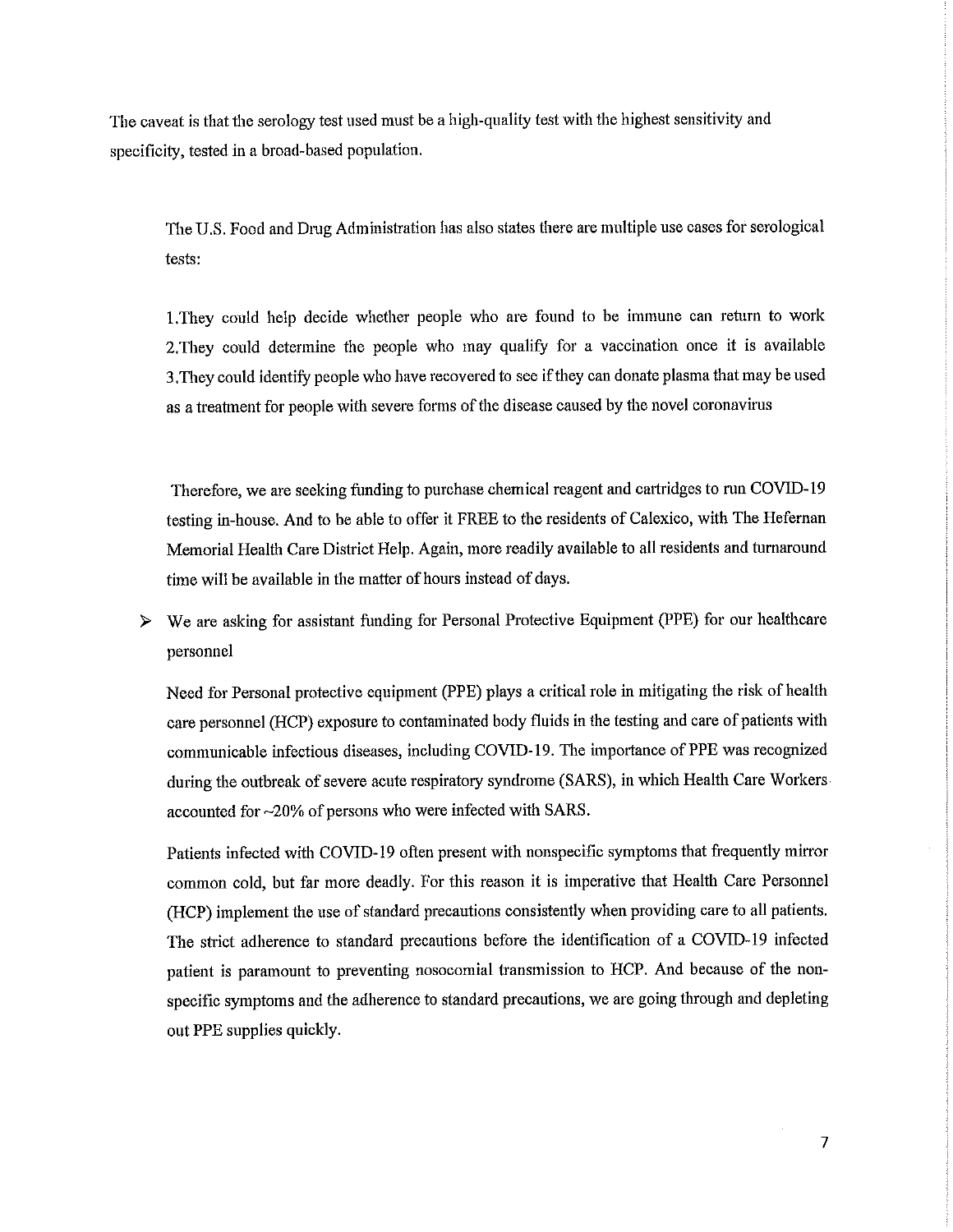Key elements of standard precautions include the following: (1) risk assessment for appropriate PPE. (2) Proper waste management, and (3) environmental cleaning and disinfection of patient care equipment and environmental surfaces.

Healthcare workers rely on personal protective equipment to protect themselves and their patients from being infected and infecting others. But shortages are leaving doctors, nurses and other frontline workers dangerously ill-equipped to care for COVID-19 patients, due to limited access to supplies such as gloves, medical masks, respirators, goggles, face shields, gowns, and aprons.

PPE is one step in a comprehensive infection prevention and control strategy that is required to protect health care providers. Equipment and PPE are not medical-reimburse eligible. We would need proper gear to triage patients and test and treat COVID-19 patients. We would ask for PAPR suits, surgical masks, N95 masks, disinfectant supplies and surgical masks providing to sick patients, suspected cases or positive cases.

#### Personal Protective Equipment

Despite the lethal nature of this virus and the potential ease of transmission, infection can be prevented. Although the most effective interventions to protect HCP are those that physically separate HCP from infectious patients and body fluids, mortality rates of COVID19-infected patients can be decreased with more aggressive care that requires close contact with these patients. In this setting, PPE serves as the last physical barrier between a health care provider and infectious body fluids. In prior outbreaks, infection of HCP was substantially reduced with the institution of barrier precaution.

#### Mucous Membrane Protection, PAPR and Head Cover

Although there is no consensus on each of the specific components of PPE among the major organizations providing care to infected patients in the field, all agree that it should uniformly protect the major portals of virus entry, including mucous membranes and breaks in the skin. Centers for Disease Control and Prevention (CDC) guidelines, which are directed toward the use of PPE, recommend mucous membrane coverage with either an N-95 particulate respiratory or a powered air-purifying respirator (PAPR) that incorporates a full-face shield, helmet, or headpiece If an N-95 respiratory is used, it must be accompanied by a single-use surgical hood that extends to the shoulders and a full-face shield. Similarly, if a PAPR is used with a helmet or headpiece, it also must be used in combination with a disposable hood that extends to the shoulders and fully covers the neck.

The WHO recommendations, which pertain to care of COVID-19-infected patients regardless of location, include the use of a face shield or goggles to protect conjunctival membranes and either a fluid-resistant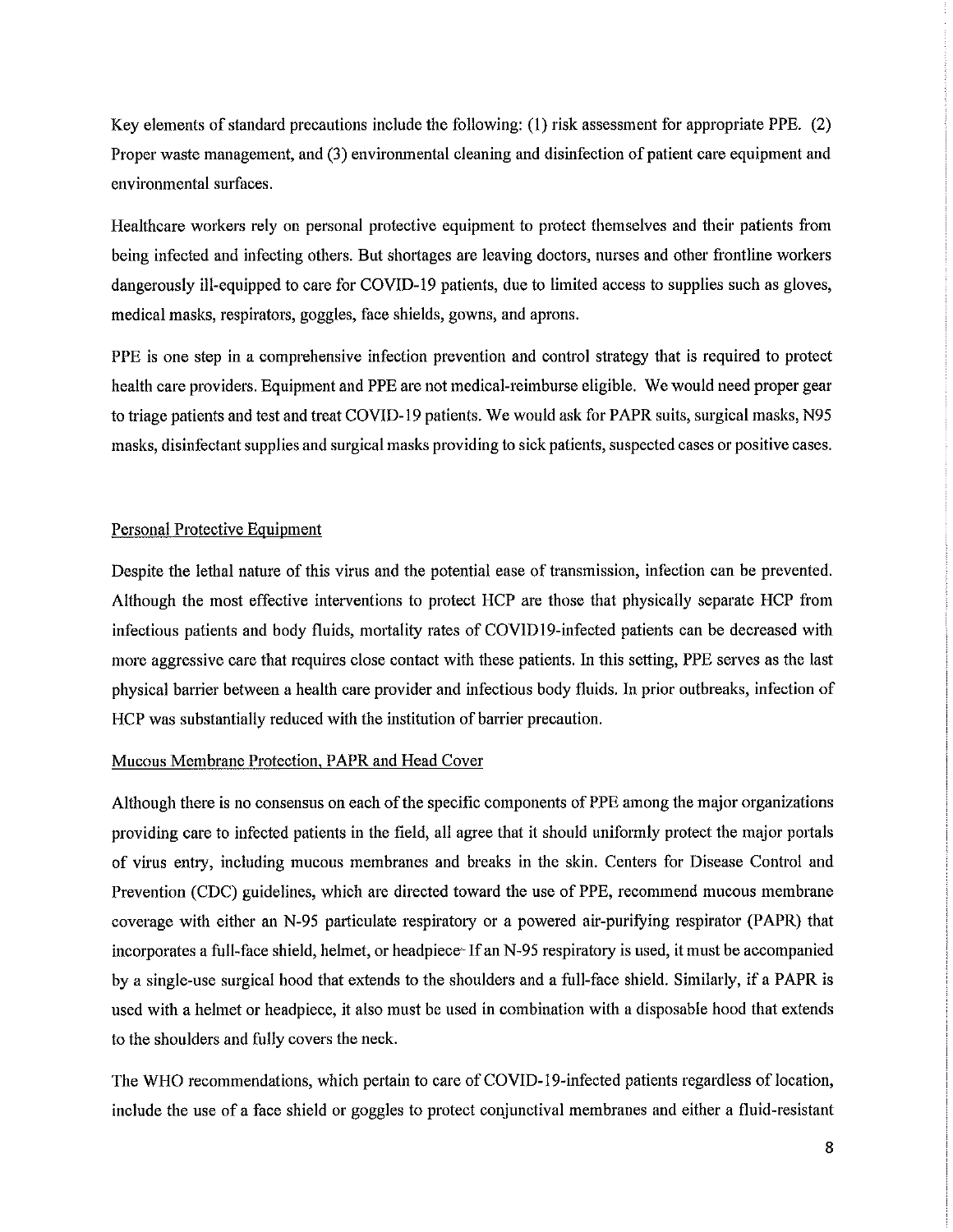medical/surgical mask that does not collapse against the mouth (eg, duckbill or cup shape) or a fluidresistant particulate respiratory if aerosol-generating procedures will be performed. In both cases, the WHO offers a conditional recommendation that health care providers also wear a separate head cover that protects the head and neck. This recommendation is conditional because there is no evidence to support the use of a head cover or hair cap for preventing infection.

#### Face Masks

Alternatives to N95s should be considered, including powered air-purifying respirators (PAPRs), other classes of disposable FFRs, elastomeric half-mask, and full face piece air-purifying respirators where feasible

#### Gloves

Both the CDC and the WHO recommend the use of 2 pairs of gloves with at least the outer pair having an extended cuff that reaches beyond the wrist.34, 35 The inner pair of gloves rests against the HCP's skin and underneath the gown/coverall (described in the Body and Skin Protection section), whereas the outer pair is worn on top of the gown/coverall to effectively protect the wrist from contamination. This also allows the outer glove to be changed between patients to mitigate risks of nosocomial transmission between patients.

### Body and Skin Protection

Given the high risk of transmission through direct patient contact, the CDC and the WHO recommend the use a single-use fluid-resistant gown or coverall to prevent contamination. Although it is not known if COVID-19 can penetrate intact skin, the presence of virus on skin or clothing could be a source of selfinoculation. The use of a waterproof or impermeable apron worn over the gown/coverall is recommended to provide further protection against infectious body fluids. Both the CDC and the WHO recommend using a disposable apron if feasible because a reusable one will require decontamination after each use.

#### **Foot Protection**

Given the high degree of environmental contamination, supported by new data published by CDC, COVID19 can remain on surfaces and floor for days. Due to this new findings, HCP are advised to wear